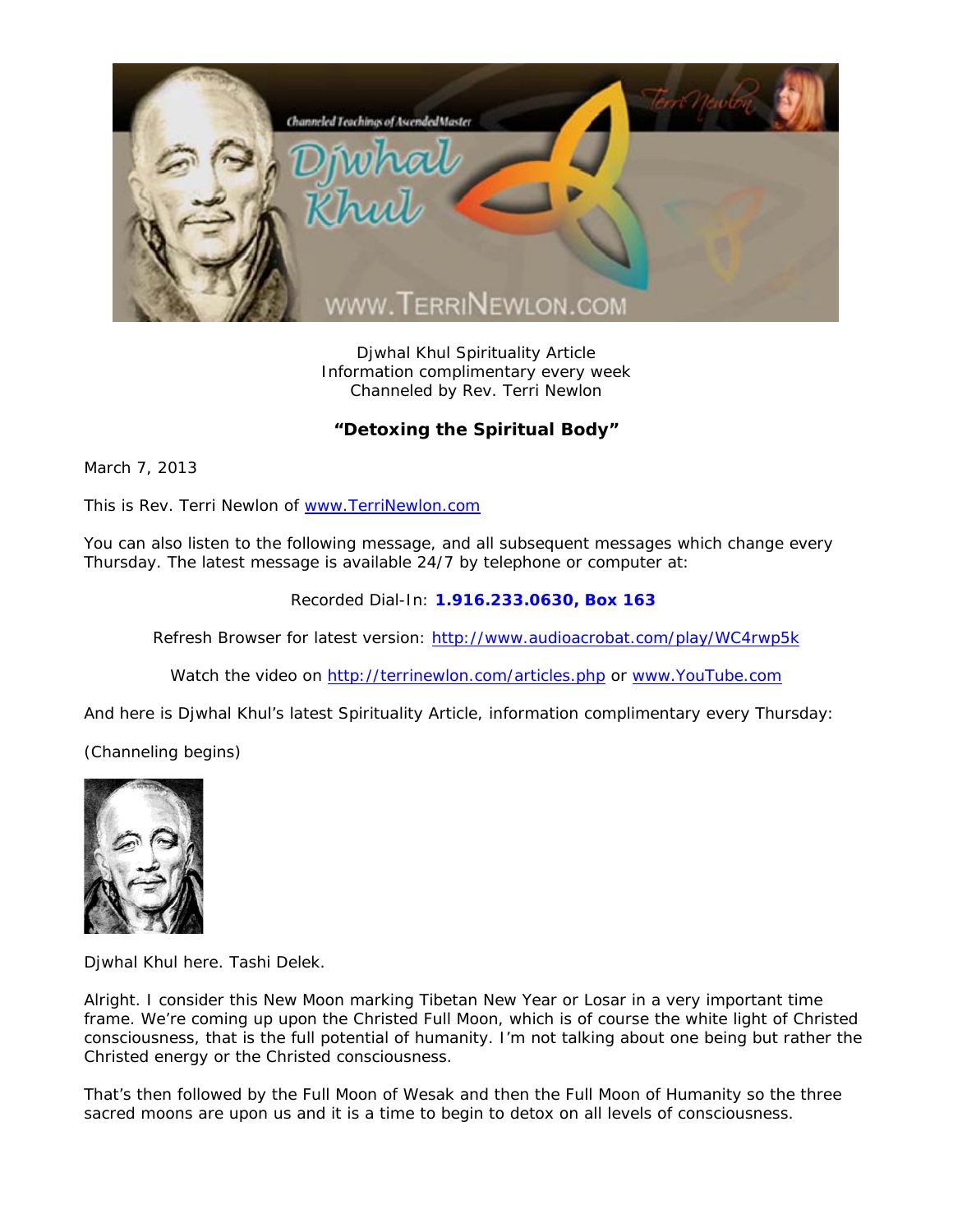Now gently on the physical body. Also gently on your emotional body and you will find that the physical body is sort of trying to wind things out of there that it's been holding on to. So for example, if you've always had trouble with the sacrum it's probably giving you a bit more trouble right now, etc., headaches, again toxins trying to get out of the body.

So plenty of water, maybe charcoal tablets to nullify toxins and pull them out of the body a different way, supplements like MSM, also a good cellular detox. So just go gently though. Now detoxing on the mental body is also happening.

And today I am going to talk about detoxing the spiritual body because when you don't get the toxins out, things come back. It's much like if you're attempting to lose weight, you can lose the weight but if the toxins didn't leave the body, the weight will come back on. So we want toxins out.

The spiritual body is exceptionally flexible and it does follow commands. So as a spiritual being, you can tap into your own spiritual body and then just dismiss toxins. So it is a command really, a very loving command.

Notice what happens. Do you get a sensation of your knees twinging or do you feel something draining? Each time that you go in as a spiritual being, into the spiritual body… another way of saying that is that you're actually occupying the spiritual body rather than being distracted by the physical or the emotional, etc. So if you are putting your focus or your attention into your spiritual body and then just giving it the command to dismiss the toxins, and of course *breathe* and let it flow.

Water is also very good for this process. If you can put your feet in some water or do it while you're standing in the shower or taking a bath, or whatever, the hydrogen component in the H2O is going to help rapidly transform the detox of the spiritual body.

Alright Dear Ones. As always, thank you and my love to you.

Djwhal Khul

Channeled by Rev. Terri Newlon www.TerriNewlon.com

(Spirituality Article, Transcribed by Micheline Ralet)

Training for Modern Mystics Channeled Teachings for Everyday Spirituality

© 2013 All Rights Reserved – Terri Newlon Inc.

Join our e-newsletter and get complimentary Spirituality Articles information every week.

Continuously Upgraded custom designed long distance ethers broadcast for anyone seeking Spiritual Enlightenment. Great for World Servers. Economically priced. http://terrinewlon.com/events\_sessions.php

About Reverend Terri:

Terri Newlon is a world renowned spiritual teacher and conscious voice channel for Ascended Master Djwhal Khul. Djwhal Khul has worked through numerous channels, including Madam H.P. Blavatsky and Alice A. Bailey, and is well known to spiritual students. His work through Terri began in 1980 when she studied under Janet McClure and The Tibetan Foundation, Inc., and has resulted in an extensive online global support system of practical spiritual teachings.